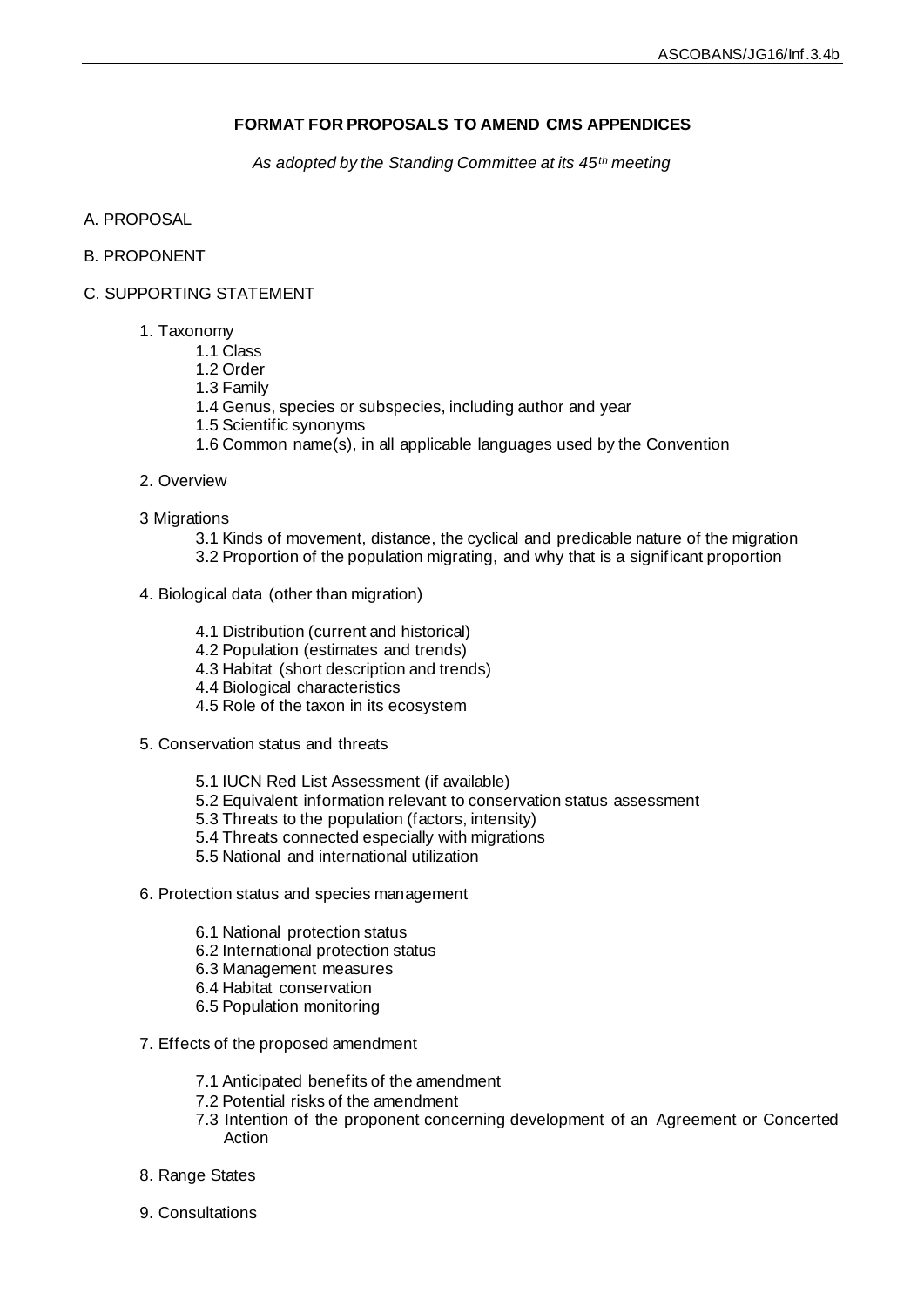# 10. Additional remarks

# 11. References

N.B. Proponents should refer to Resolution 11.33 *[Guidelines for assessing listing proposals to Appendices](http://www.cms.int/en/document/guidelines-assessing-listing-proposals-appendices-i-and-ii-convention)  [I and II of the Convention](http://www.cms.int/en/document/guidelines-assessing-listing-proposals-appendices-i-and-ii-convention)* to ensure the proposal includes all relevant information to enable the Scientific Council and the Conference of the Parties to evaluate the merits of the proposal made.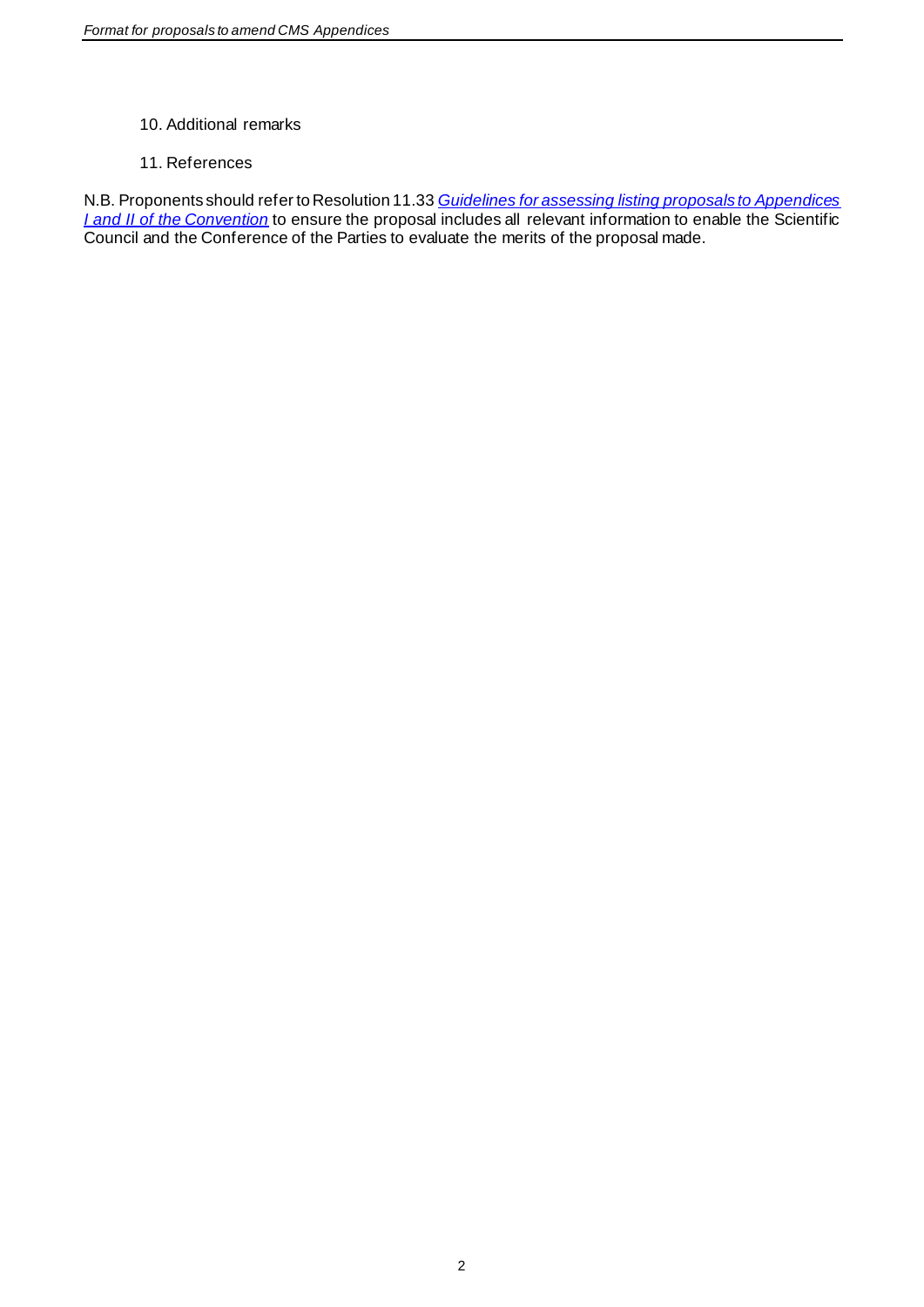# **Explanatory notes**

Information should be provided for  $\underline{\text{all}}$  sections of the template – in a concise and factual manner.

A. The proponent(s) should indicate the specific amendment to the Appendices, and in particular

- whether a taxon is proposed to be included in, or removed from one or both Appendices;
- species or sub-species or higher taxon;
- whether the entire population or a geographically separate population of the taxon is concerned by the proposed amendment.

The proponent(s) should justify the basis of the proposed amendment. In particular, in the case of a taxon being proposed for inclusion in the Appendices, the proposal should justify how the taxon meets the relevant criteria (see section 5.1 for details). This is particularly important in cases where the IUCN classification does not align with the Appendix proposed. The proposal should also clearly articulate the benefit expected to result from the species' inclusion on the proposed Appendix. In the case of a taxon being proposed for removal from the Appendices, the proposal should justify why the taxon no longer meets the criteria for inclusion, and no longer needs the protection provided by the listing (see also section 7.2).

Proposals for the inclusion of taxa above the species level should not normally be accepted unless all of the species within that taxon meet the requirements of the Convention. Information on each species in the higher taxon should be included in the proposal, and each species should be assessed on its own merits. If a proposal is adopted, the individual species within the higher taxon should be listed in the Appendices of the Convention rather than the higher taxon.

B. Official name of the Contracting Party to the Convention submitting the proposal. A proposal can be submitted by more than one Party.

C. A selection of the most important scientific data which explain and substantiate the proposal; these data may be gathered from technical literature or from reports which have so far not been published (references and web links should be provided).

1. Taxonomy: the proposal should include sufficient information to allow the Scientific Council and the Conference of the Parties to identify clearly the taxon that is the subject of the proposal.

1.4 If the species concerned is included in one of the standard lists of names or taxonomic references adopted by the Conference of the Parties, the name provided by that reference should be entered here. If a different name is used, the reason for the divergence from the taxonomic reference should be explained. If the species concerned is not included in one of the adopted standard references, the proponent should provide references as to the source of the name used.

1.5 The proponent should provide information on other scientific names or synonyms under which the taxon concerned may be known currently, especially in case of significant dispute on its taxonomic status.

1.6 Common names of the taxon proposed should be provided. As a minimum these should include all of the official languages of the Convention.

2. Overview. This section should provide a brief overview of key elements of the proposal, taken from key sections of the supporting statement.

# 3. Migrations

Proponents should bear in mind the definition of migration in Article I paragraph 1 (a) of the Convention: *a) "Migratory species" means the entire population or any geographically separate part of the population of any species or lower taxon of wild animals, a significant proportion of whose members cyclically and predictably cross one or more national jurisdictional boundaries;*

3.1 Description of the character of migrations, indicating the geographical extent of population movements. With reference to the definition of "migratory species" in Article I, paragraph 1 (a) of the Convention, as interpreted in Resolution 11.33, the cyclical and predictable nature of migrations across national boundaries should be demonstrated.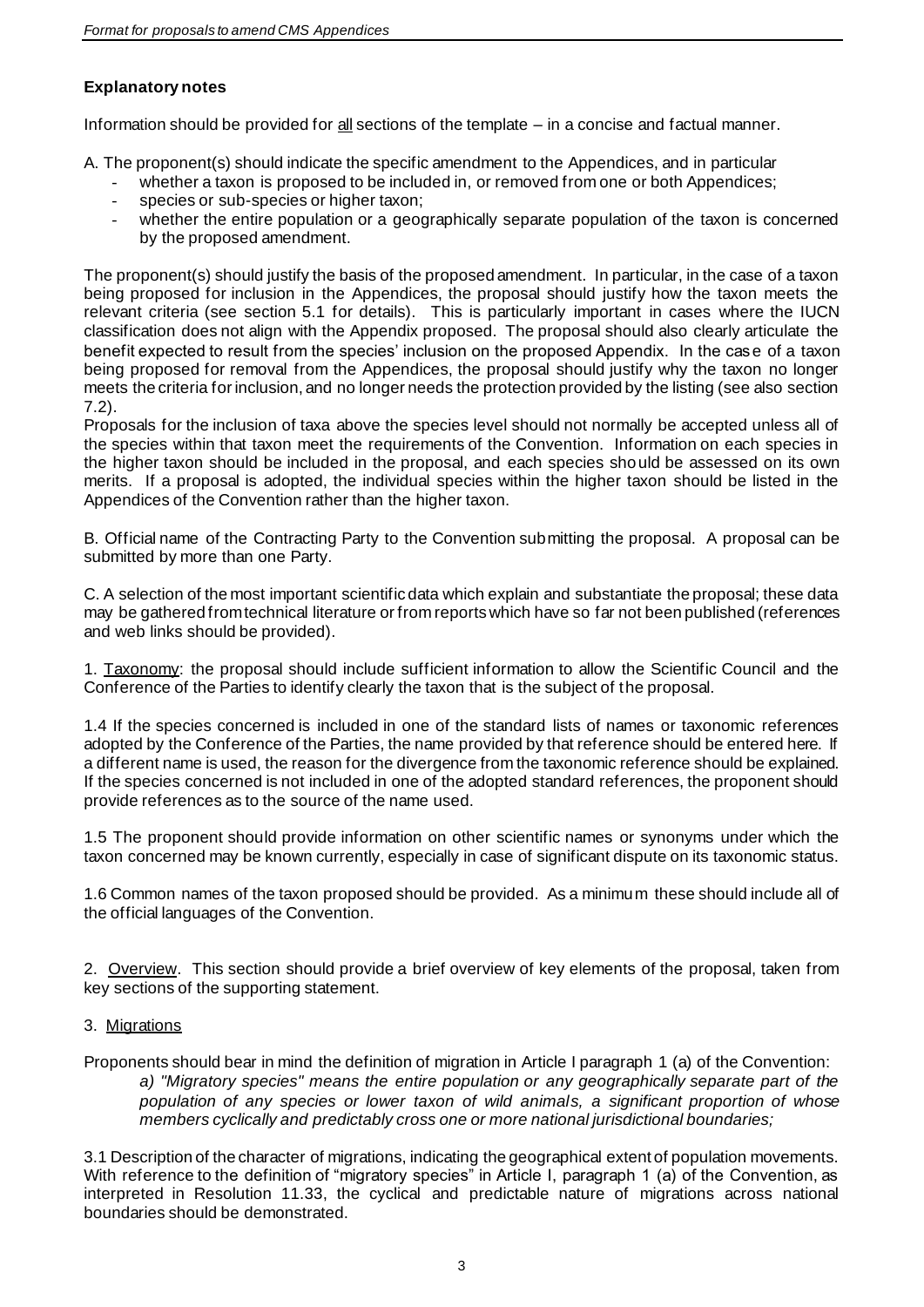Resolution 11.33 Paragraph 2 states:

*Decides that in the interpretation of the term "migratory species" in Article I, paragraph 1 (a) of the Convention:* 

- *(i) The word "cyclically" in the phrase "cyclically and predictably" relates to a cycle of any nature, such as astronomical (circadian, annual etc.), life or climatic, and of any frequency;*
- *(ii) The word "predictably" in the phrase "cyclically and predictably" implies that a phenomenon can be anticipated to recur in a given set of circumstances, though not necessarily regularly in time;*

3.2 Information on whether the entire or only part of the population undertakes migrations should be provided, together with why this should be considered a significant proportion of the population. Where only some parts of the population migrate, a description should be provided. Detail on the actual proportion of the species which is migratory should be provided, and the basis on which that is calculated should be stated.

It is difficult to provide a guide on a numerical proportion that should be considered 'significant' due to differences in life history and ecology of the range of taxa to which the Convention applies. Bearing this in mind, a pragmatic approach should be taken. In the spirit of the Convention text, and in the light of existing listings, the species or particular population should benefit from cross-border conservation action. However, some explanation of why the proposal covers a significant proportion of the species concerned (whether a global listing or a geographically distinct population) should be provided to enable reviewers to assess whether the definition is met, as it is the migratory nature of species populations that provides the basis for international co-operation under the Convention.

#### 4. Biological data

4.1 This section should comprise a description of the range, including changes in historical times as well as division of the overall range into reproduction, migrating and wintering (resting) ranges, when applicable; a map should be added, when available. If possible, information should be provided to indicate whether or not the distribution of the species is continuous and, if it is not, to what degree it is fragmented. If relevant, data on the degree and periodicity of fluctuations in the area of distribution should be provided.

4.2 This section should provide an estimate of the current total population or number of individuals differentiated by relevant age classes where possible, or other indices of population abundance, based on the most recently available data. Where appropriate, the number of subpopulations, and their estimated sizes, should be provided. Information on the source of the data used should be provided.

Basic quantitative and qualitative information, when available, should be provided on current and past trends in the species' abundance (providing sources). The period over which these trends, if any, have been measured should be indicated. If the species naturally undergoes marked fluctuations in population size, information should be provided to demonstrate that the trend transcends natural fluctuations. If generation-time has been used in estimating the trend, a statement should be provided of how the generation-time has been estimated.

4.3 Specification of the types of habitats used by the taxon over its entire migration range and, when relevant, the degree of habitat specificity and dependency.

When available, information on the nature, rate and extent of habitat change (e.g. loss, degradation or modification) should be provided, noting when applicable the degree of fragmentation and discernible changes in the quality of habitat. Where appropriate, the relationship between habitat and population trends should be described.

4.4 Summary of general biological and life history characteristics of the taxon relevant to its conservation status (e.g. reproduction, recruitment, survival rate, sex ratio, reproductive strategies).

4.6 If available, information about the role of the taxon in its ecosystem, and other relevant ecological information, should be provided, as well as about the potential impact of the proposal on that role.

#### 5. Threats and conservation status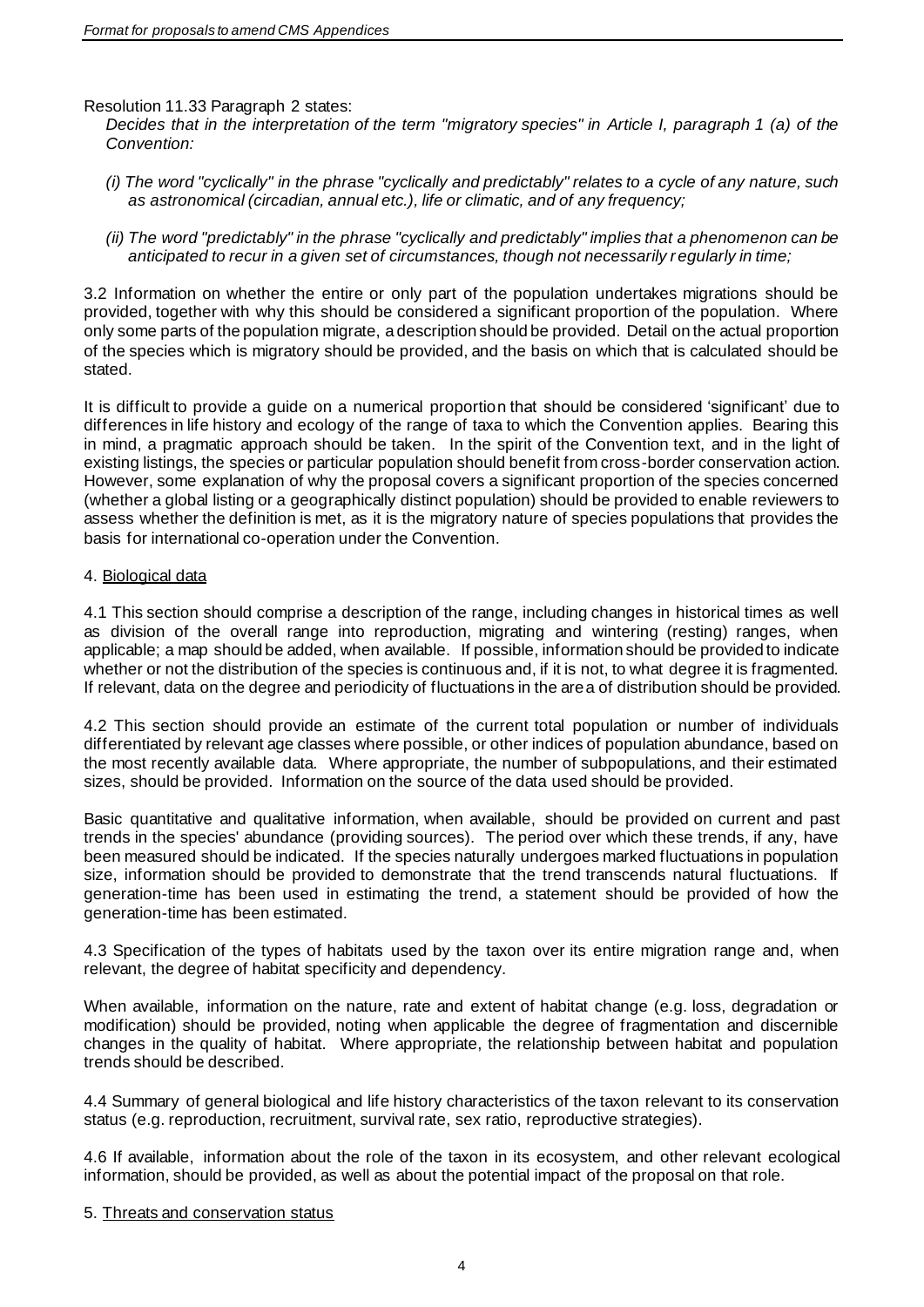5.1 This section should provide information on the IUCN Red List assessment for a taxon, if available. The scale of the Red List assessment should match the scale of the listing proposal. Thus for a proposal to include a species in the Appendices, the Red List assessment used should be a global assessment. However, if it is proposed to include a population or geographically separate part of a population of any species, then the Red List assessment used should be with respect to that population or part of that population.

In line with the use of the IUCN Red List Categories and Criteria (Version 3.1, second edition) recommended by Resolution 11.33, a taxon assessed as 'Extinct in the Wild', 'Critically Endangered', or 'Endangered' using the IUCN Red List criteria is eligible for consideration for listing in Appendix I, recognizing that CMS Appendix I species are broadly defined as 'endangered';

Resolution 11.33 Paragraph 1 states:

*Decides to interpret the term "endangered" in Article I, paragraph 1(e), of the Convention, as meaning:* 

*"facing a very high risk of extinction in the wild in the near future";* 

The guidelines annexed to Resolution 11.33 state:

- *a taxon assessed as 'Vulnerable' or 'Near Threatened' would not normally be considered for listing in Appendix I unless there is substantive information subsequent to the IUCN Red List assessment that provides evidence of deteriorating conservation status, and information about the conservation benefits that an Appendix I listing would bring;*
- *a taxon assessed as 'Extinct in the Wild', 'Critically Endangered', 'Endangered', 'Vulnerable' or 'Near Threatened' using the IUCN Red List criteria will be eligible for consideration for listing in Appendix II, recognizing that such taxa meet the definition of 'unfavourable conservation status' under the Convention;*
- *a taxon assessed as 'Data Deficient' using the IUCN Red List criteria should be evaluated in terms of the merit of any individual Appendix II proposal. Information that may be available since t he Data Deficient assessment should be considered on a case by case basis. It would be exceptional for a 'Data Deficient' assessed taxon to be considered for listing in Appendix I.*

5.2 This section should include information complementary or equivalent to the IUCN Red List Assessment.

Information that has become available since the last IUCN Red List assessment for a taxon should be provided, using the same principles and percentage changes in populations as the red-listing process.

If an IUCN Red List assessment is not available for a taxon, equivalent information, using the same principles and percentage changes in populations as the red-listing process, should be provided to enable the proposal to be assessed on an equivalent basis.

5.3 This section should include a specification of the nature, intensity and, if possible, relative importance of human-induced threats (e.g. habitat loss or degradation; over-exploitation; effects of competition, predation or disease by introduced species; climate change; toxins and pollutants; etc.). Where possible, a determination of the level of threat should be provided, for the purpose of future assessments of the effects of the amendment.

5.4 This section should include a description of any threat related specifically to the migratory behaviour of the taxon, or affecting it (e.g. obstacles to migration).

5.5 This section should include a description of the types and extent of all known uses of the taxon, indicating trends if possible.

# 6. Protection status and species management

6.1 This section should include details of legislation in relevant Range States relating to the conservation of the species, including its habitat, either specifically (such as endangered species legislation) or generally (such as legislation on wildlife and accompanying regulations). The nature of legal protection (i.e. whether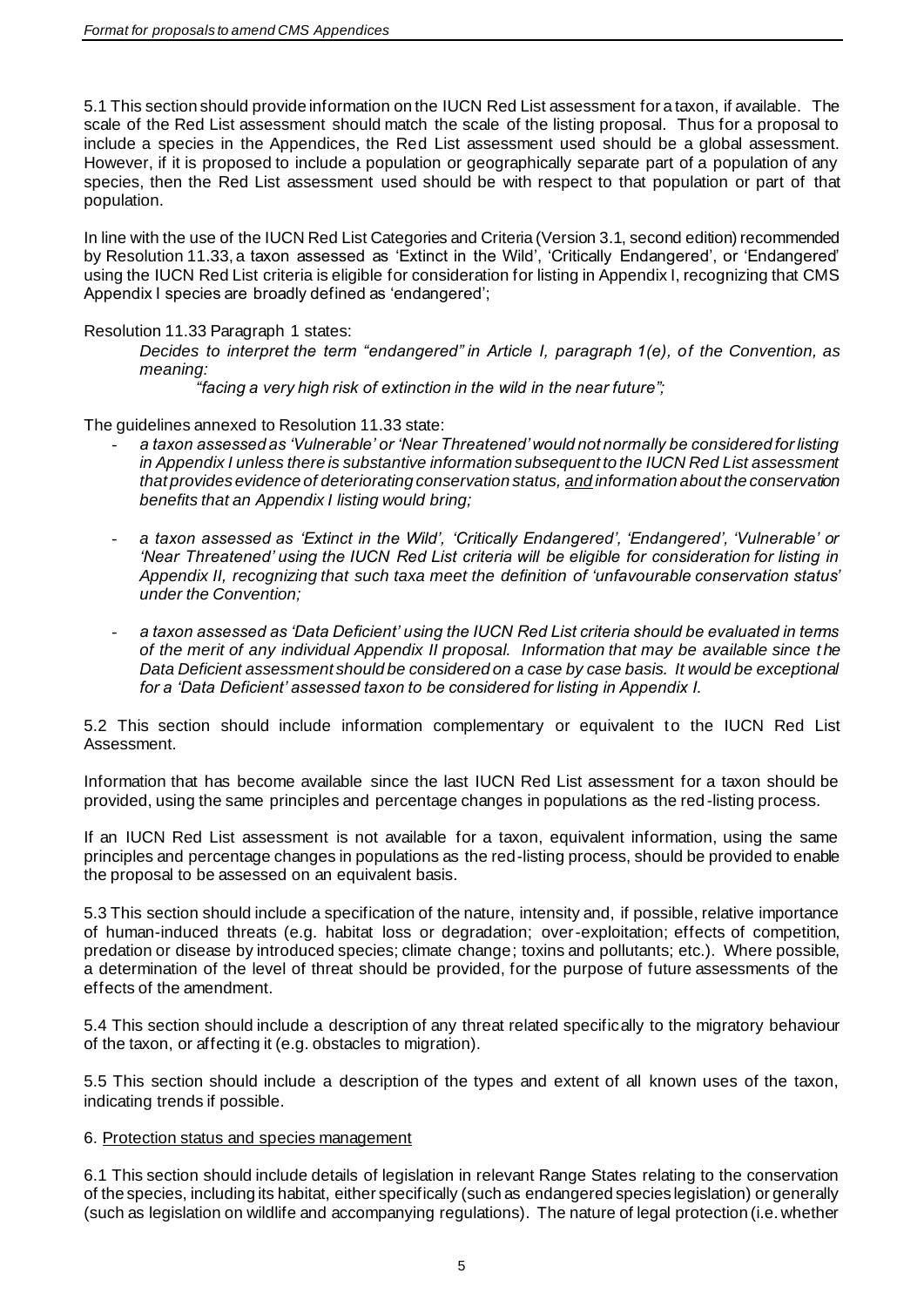the species is totally protected, or whether harvesting is regulated or controlled) should be indicated. Where appropriate, an assessment of the effectiveness of this legislation in ensuring the conservation and/or management of the taxon should be provided.

6.2 This section should include details of international instruments relating to the species in question, including the nature of the protection afforded by such instruments. This section should also indicate where the species is captured by management measure of a Regional Fisheries Management Organisation (RFMO), whether as a targeted species or bycatch. Where appropriate, an assessment of the effectiveness of these instruments in ensuring the conservation and/or management of the species should be provided.

6.3 This section should include details of programmes in place in the individual Range States as well as of joint programmes between Range States to manage populations of the taxon in question (e.g. recovery plans, RFMO management systems and/or conservation measures, controlled harvest from the wild, captive breeding or artificial propagation, reintroduction, ranching, quota systems, etc.). It should include, where appropriate, details such as planned harvest rates, planned population sizes, procedures for the establishment and implementation of quotas, and mechanisms for ensuring that wildlife management advice is taken into account. Where applicable, details should be provided of any mechanisms used to ensure a return from utilization of the species in question to conservation and/or management programmes (e.g. pricing schemes, community ownership plans, export tariffs, etc.).

6.4 This section should provide information, where available, regarding the number, size and type of protected areas relevant to the habitat of the species, and on habitat conservation programmes outside protected areas.

6.5 This section should provide details of programmes in place to monitor the status of wild populations and the sustainability of offtake from the wild (referencing information provided in section 6.1, 6.2 and 6.3).

# 7. Effects of the proposed amendment

7.1 This section should clearly demonstrate how the proposed amendment will benefit the taxon. Coherence with existing measures in other multilateral fora should be demonstrated. As far as possible information should also be provided on the following:

- i. whether existing legislation in the Range States is sufficient, or if further protection is needed;
- ii. the extent to which the factors that have led to an unfavourable conservation status are anthropogenic or natural;
- iii. whether existing bilateral or multilateral measures/agreements need to be boosted or amended;
- iv. the extent to which all range states already protect the species or have management recovery plans in place; and
- v. how listing in a CMS Appendix would support measures in other multilateral fora, especially those under the Convention on International Trade in Endangered Species (CITES), or RFMOs.

7.2 This section should include a statement of the potential risks to conservation of the proposed amendment. In the case of proposals to removing a taxon from the Appendices, an assessment of the suitability of removing the protection provided by the CMS Appendices should be provided. Consideration should also be given to coherence with protection under other regimes – such as CITES or RFMOs.

7.3 The proponent(s) must provide a statement of its/their intention of the following:

- concluding an international agreement or concerted action; and
- adopting the role of Focal Point for the nominated taxon and lead the development of an international agreement or concerted action.